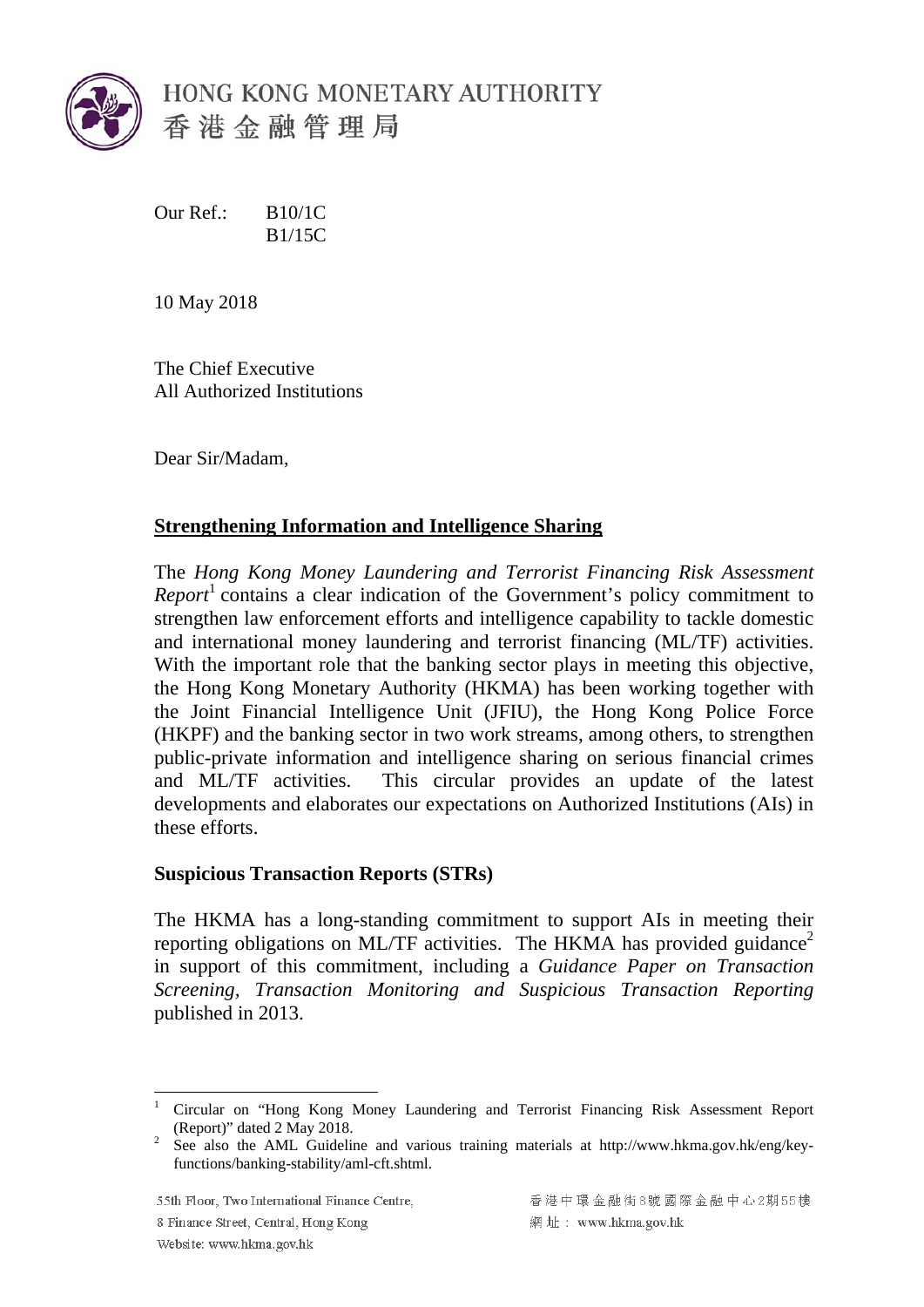In the last few years, the number of STRs received by the JFIU has been on a rising trend, with the vast majority being filed by AIs. This trend is consistent with the experience in other international financial centres and reflects stronger awareness of ML/TF risks in the banking sector, while also presenting challenges in the management and processing of STRs by the JFIU. Moreover, whilst all STRs may contribute to the strategic assessment of the threat from ML/TF, the usability of STRs to provide immediate opportunities to tackle crime or provide intelligence to advance investigations or for future use varies greatly depending on the quality of the information provided.

While improvements in the quality of STRs filed by AIs have been observed as part of recent reporting trends, in order to further strengthen the contribution of AIs to law enforcement efforts and intelligence capability, the HKMA is issuing a revised Annex *Quality and Consistency in Suspicious Transaction Reports*  which is included in a new release of the *Guidance Paper on Transaction Screening, Transaction Monitoring and Suspicious Transaction Reporting* (as enclosed). The revisions take into account recent experience and, in particular, analysis and comments from the JFIU. Making reference to the revised Annex, AIs should:

- (a) review the necessary policy, operational and technical changes to align practices for suspicious transaction reporting with those set out in the Guidance Paper, and implement such changes as soon as practicable;
- (b) adopt a consistent approach to suspicious transaction reporting and ensure that STRs are structured systematically in accordance with the guidance and expectations of the JFIU; and
- (c) keep abreast of comments and feedback provided by the JFIU from time to time as an additional resource<sup>3</sup>, and take prompt steps to enhance suspicious transaction reporting where appropriate.

The HKMA will examine, in the course of its on-site examinations and off-site reviews, the actions taken by AIs' senior management and Financial Crime Risk teams in response to these issues.

1

 $3$  For example, STR Quarterly Analysis Reports (secure area of the JFIU website: https://portalh2.police.gov.hk/my.logon.php3?check=1), and remarks on "areas for improvement on STR reporting" in JFIU's presentation material (http://www.hkma.gov.hk/media/eng/doc/keyfunctions/banking-stability/aml-cft/20171024e1a7.pdf).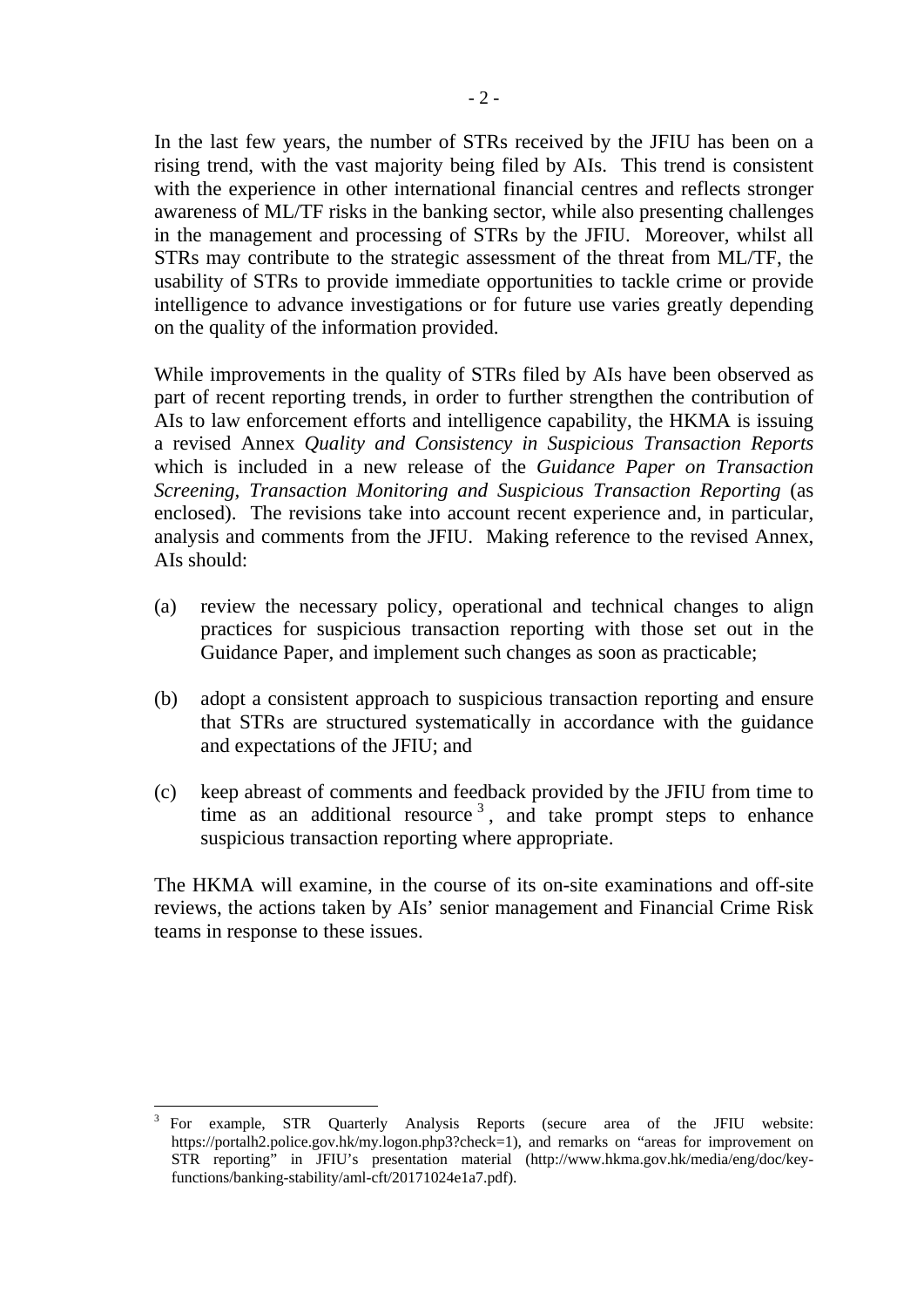## **Fraud and Money Laundering Intelligence Taskforce (FMLIT)**

As a parallel work stream to deliver improvements in the quality and usability of information and intelligence provided by AIs to the HKPF, the HKMA has also been actively supporting the  $\overline{FMLIT}^4$ . FMLIT is a public-private partnership for sharing information on cases and typologies which will assist law enforcement agencies, the HKMA and AIs in the detection, prevention and disruption of crime in a more targeted way, thereby enhancing the integrity of the financial system by developing a greater collective understanding of risks. This also helps more informed, risk-based decision making in allocating private sector AML/CFT resources. While still at a pilot stage, FMLIT has already shown concrete results, contributing to a number of successful investigations based on the usability of STRs to provide immediate opportunities to tackle crime, through arrests and freezing of funds<sup>5</sup>.

A central pillar of FMLIT is the Alerts Function which disseminates typologies and sanitized intelligence (Alerts) to the wider banking sector. All AIs are expected to support FMLIT by making the necessary resources and expertise available, whether through the participation in the Operations Group<sup>6</sup> or as the recipient of Alerts, thereby improving the overall performance and output of this important initiative.

The HKMA will continue to work with the banking sector on further exploring how the learning and useful experience from FMLIT, including the dialogue between the HKPF and major reporting entities, can be effectively shared with the objective of strengthening the understanding, coordination, and activities across the banking sector on addressing ML/TF risks.

If you have any questions on this circular, please contact Mr Jason Chan at 2878 1315 or aml@hkma.iclnet.hk.

Yours faithfully,

1

Carmen Chu Executive Director (Enforcement and AML)

<sup>&</sup>lt;sup>4</sup> HKMA press release on "Fraud and Money Laundering Intelligence Taskforce launched" dated 26

May 2017 (http://www.hkma.gov.hk/eng/key-information/press-releases/2017/20170526-3.shtml).<br><sup>5</sup> In the 11-month period since pilot launch of FMLIT, 73 arrests have been made with HK\$3.8 million restrained.<br><sup>6</sup> The Operations Group focuses on case-based tactical intelligence sharing.